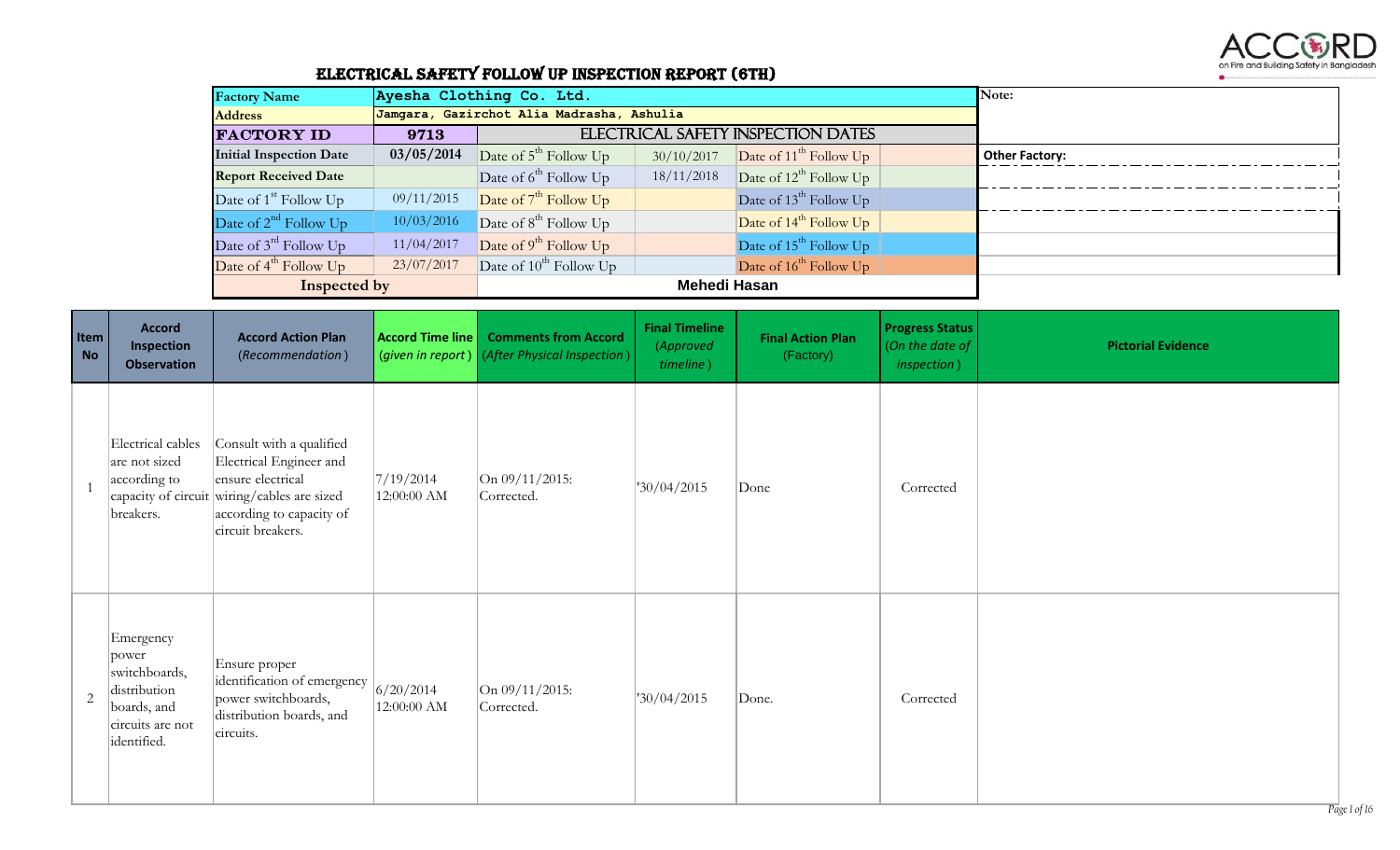

| <b>Item</b><br>No | <b>Accord</b><br>Inspection<br><b>Observation</b>                                                                                     | <b>Accord Action Plan</b><br>(Recommendation)                                | <b>Accord Time line</b><br>(given in report) | <b>Comments from Accord</b><br>(After Physical Inspection) | <b>Final Timeline</b><br>(Approved<br>timeline) | <b>Final Action Plan</b><br>(Factory) | <b>Progress Status</b><br>(On the date of<br>inspection) | <b>Pictorial Evidence</b> |
|-------------------|---------------------------------------------------------------------------------------------------------------------------------------|------------------------------------------------------------------------------|----------------------------------------------|------------------------------------------------------------|-------------------------------------------------|---------------------------------------|----------------------------------------------------------|---------------------------|
| $\mathfrak{Z}$    | The generator<br>room is not<br>properly<br>ventilated.                                                                               | Ensure the generator room $\left 7/5/2014\right $<br>is properly ventilated. | 12:00:00 AM                                  | On $09/11/2015$ :<br>Corrected.                            | '30/04/2015                                     | Done.                                 | Corrected                                                |                           |
| $\overline{4}$    | The substation<br>room has no<br>required fire<br>rating, but is<br>physically<br>separated from<br>the remainder of<br>the building. | Provide adequate fire<br>rating/protection for the<br>substation room.       | 7/19/2014<br>12:00:00 AM                     | On $09/11/2015$ :<br>Corrected.                            | '30/07/2015                                     | Done.                                 | Corrected                                                |                           |
| $5\overline{)}$   | The generator<br>room is not<br>properly rated,<br>but is physically<br>separated from<br>the remainder of<br>the building.           | Ensure the generator room  7/5/2014<br>properly rated.                       | 12:00:00 AM                                  | On $09/11/2015$ :<br>Corrected.                            | '30/07/2015                                     | Done.                                 | Corrected                                                |                           |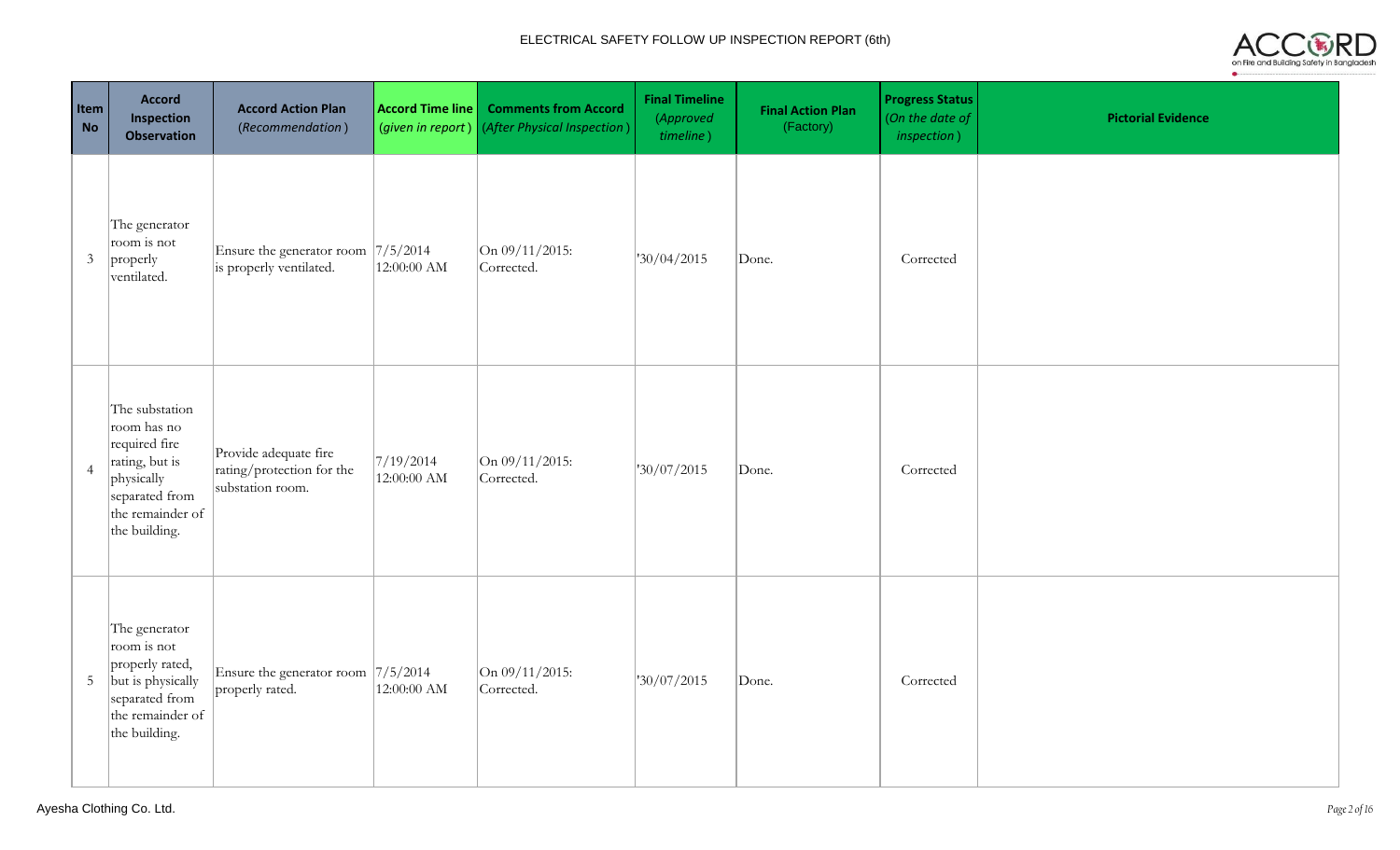

| Item<br><b>No</b> | <b>Accord</b><br>Inspection<br><b>Observation</b>                                                                          | <b>Accord Action Plan</b><br>(Recommendation)                                                                                                                | <b>Accord Time line</b><br>(given in report) | <b>Comments from Accord</b><br>(After Physical Inspection)                                | <b>Final Timeline</b><br>(Approved<br>timeline) | <b>Final Action Plan</b><br>(Factory) | <b>Progress Status</b><br>(On the date of<br><i>inspection</i> ) | <b>Pictorial Evidence</b> |
|-------------------|----------------------------------------------------------------------------------------------------------------------------|--------------------------------------------------------------------------------------------------------------------------------------------------------------|----------------------------------------------|-------------------------------------------------------------------------------------------|-------------------------------------------------|---------------------------------------|------------------------------------------------------------------|---------------------------|
| 6                 | Indications of<br>overheating<br>$(83.8^{\circ}C)$ were<br>observed in the<br>thermographic<br>scan.                       | Find out the cause of<br>overheating and take<br>proper action.                                                                                              | 5/23/2014<br>12:00:00 AM                     | On $09/11/2015$ :<br>Corrected. No overheating 25/05/2015<br>found in the factory.        |                                                 | Done.                                 | Corrected                                                        |                           |
| $\overline{7}$    | Wiring systems<br>are not selected<br>and erected<br>considering the<br>effect of damage<br>caused by ingress<br>of water. | Ensure wiring systems are<br>selected and erected so that $\left 7/5/2014\right $<br>no damage is caused by the $ 12:00:00 \text{ AM} $<br>ingress of water. |                                              | On 09/11/2015:<br>Corrected. Panels here are  '30/04/2015<br>shifted to another location. |                                                 | Done.                                 | Corrected                                                        |                           |
| 8                 | Multi looping of<br>cables observed<br>at circuit breakers<br>within<br>distribution<br>boards.                            | Remove multi looping of<br>wiring/cables at circuit<br>breakers within distribution 12:00:00 AM<br>boards.                                                   | 7/19/2014                                    | On $09/11/2015$ :<br>Corrected.                                                           | 130/04/2015                                     | Done.                                 | Corrected                                                        |                           |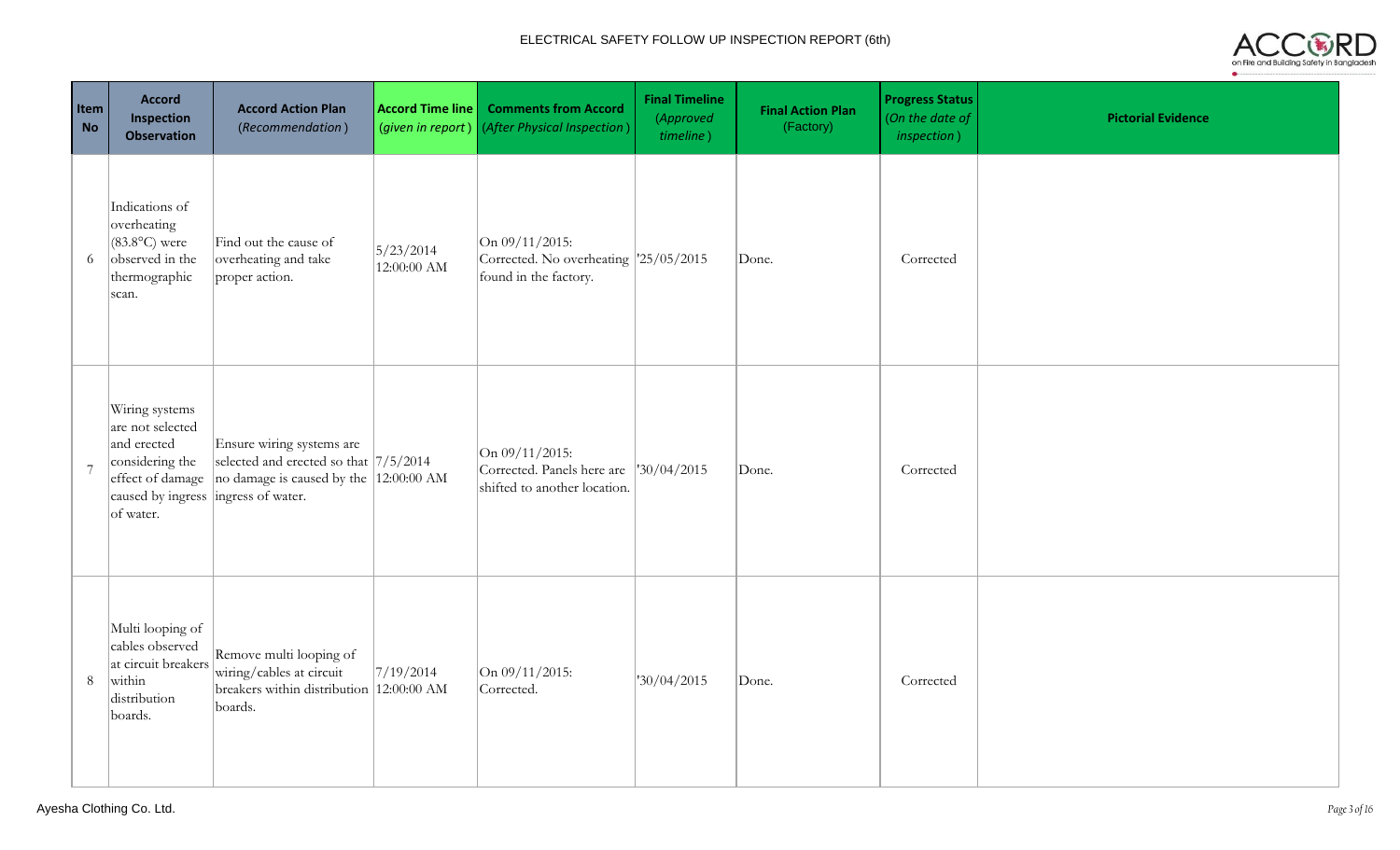

| Item<br><b>No</b> | <b>Accord</b><br>Inspection<br><b>Observation</b>                                                                                     | <b>Accord Action Plan</b><br>(Recommendation)                                                                                               | <b>Accord Time line</b><br>(given in report) | <b>Comments from Accord</b><br>(After Physical Inspection)                                                                                               | <b>Final Timeline</b><br>(Approved<br>timeline) | <b>Final Action Plan</b><br>(Factory) | <b>Progress Status</b><br>(On the date of<br><i>inspection</i> ) | <b>Pictorial Evidence</b> |
|-------------------|---------------------------------------------------------------------------------------------------------------------------------------|---------------------------------------------------------------------------------------------------------------------------------------------|----------------------------------------------|----------------------------------------------------------------------------------------------------------------------------------------------------------|-------------------------------------------------|---------------------------------------|------------------------------------------------------------------|---------------------------|
| 9                 | Circuits are<br>drawn for loads<br>without the<br>incorporation of<br>an overcurrent<br>protection device load.<br>(circuit breaker). | Ensure overcurrent<br>protection device (circuit<br>breaker) for each and every 12:00:00 AM                                                 | 7/5/2014                                     | On $09/11/2015$ :<br>Corrected.                                                                                                                          | '30/04/2015                                     | Done                                  | Corrected                                                        |                           |
| 10                | Distribution<br>boards are metal<br>enclosed but no<br>dead front<br>construction.                                                    | Ensure switchboards<br>and/or distribution boards<br>are metal enclosed with a<br>dead front construction.                                  | 6/20/2014<br>12:00:00 AM                     | On 09/11/2015:<br>This issue is not done yet.<br>New committed timeline is<br>given till 30-12-15 to close<br>the issue.<br>On 10/03/2016:<br>Corrected. | 130/12/2015                                     | Done                                  | Corrected                                                        |                           |
| 11                | Distribution<br>boards are not<br>installed in<br>compliant<br>locations (access<br>barred/limited).                                  | Install switchboards and/or<br>distribution boards in<br>compliant locations so that<br>operation is not hindered<br>due to limited access. | 7/19/2014<br>12:00:00 AM                     | On $09/11/2015$ :<br>Corrected.                                                                                                                          | '30/06/2015                                     | Done                                  | Corrected                                                        |                           |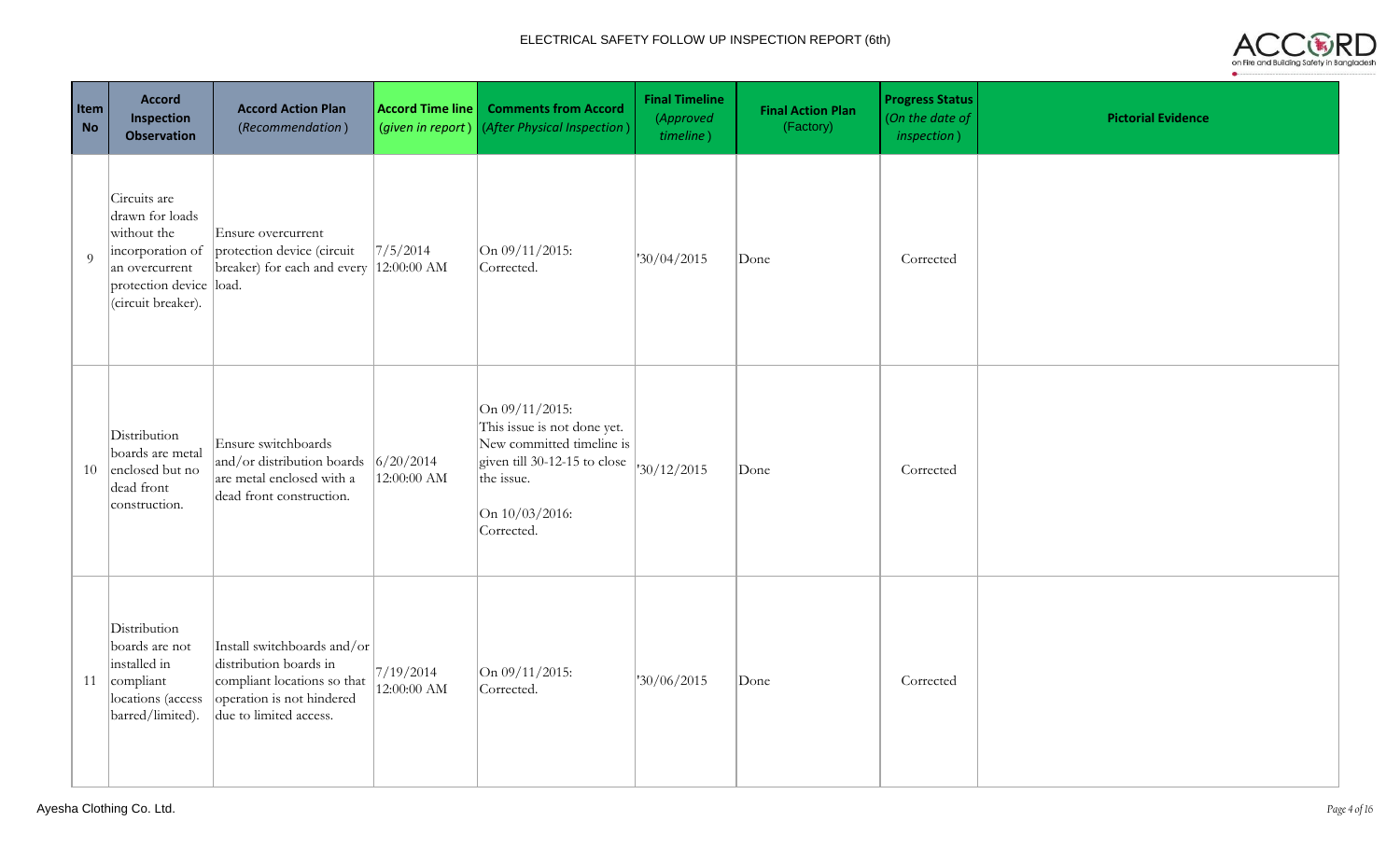

| Item<br><b>No</b> | <b>Accord</b><br>Inspection<br><b>Observation</b> | <b>Accord Action Plan</b><br>(Recommendation)                                                                                                                           | <b>Accord Time line</b><br>(given in report) | <b>Comments from Accord</b><br>(After Physical Inspection)                                                                                                                                                                                                                                                                               | <b>Final Timeline</b><br>(Approved<br>timeline) | <b>Final Action Plan</b><br>(Factory) | <b>Progress Status</b><br>(On the date of<br>inspection) | <b>Pictorial Evidence</b> |
|-------------------|---------------------------------------------------|-------------------------------------------------------------------------------------------------------------------------------------------------------------------------|----------------------------------------------|------------------------------------------------------------------------------------------------------------------------------------------------------------------------------------------------------------------------------------------------------------------------------------------------------------------------------------------|-------------------------------------------------|---------------------------------------|----------------------------------------------------------|---------------------------|
| 12                | Panel boards are<br>installed above<br>sinks.     | Ensure switchboards<br>and/or panel boards are<br>not installed above gas<br>stoves or sinks or within<br>2.5m of any washing unit in<br>washing rooms or<br>laundries. | 7/19/2014<br>12:00:00 AM                     | On 09/11/2015:<br>Corrected. This panel is<br>now not in use.                                                                                                                                                                                                                                                                            | 30/06/2015                                      | Done                                  | Corrected                                                |                           |
| 13                | Cable trenches<br>are not covered<br>properly.    | Provide adequate cover on $6/20/2014$<br>cable trench.                                                                                                                  | 12:00:00 AM                                  | On $09/11/2015$ :<br>Corrected.                                                                                                                                                                                                                                                                                                          | 30/04/2015                                      | Done.                                 | Corrected                                                |                           |
| 14                | The size of<br>not appropriate.                   | Ensure appropriate size for<br>generator room in order to<br>generator room is properly access the<br>generator to perform<br>routine maintenance<br>activities.        | 8/16/2014<br>12:00:00 AM                     | Un 07/11/2013:100L<br>Corrected yet. New<br>committed timeline is<br>given till 30th December,<br>15 to close this issue.<br>On 11/06/2016: Factory<br>sent a CAP where they are $ '19/04/2016$<br>asking for 30/06/2016<br>which is not accepted.<br>Hence corrective action<br>plan shall have to be<br>completed within<br>10/04/2016 |                                                 | Done.                                 | Corrected                                                |                           |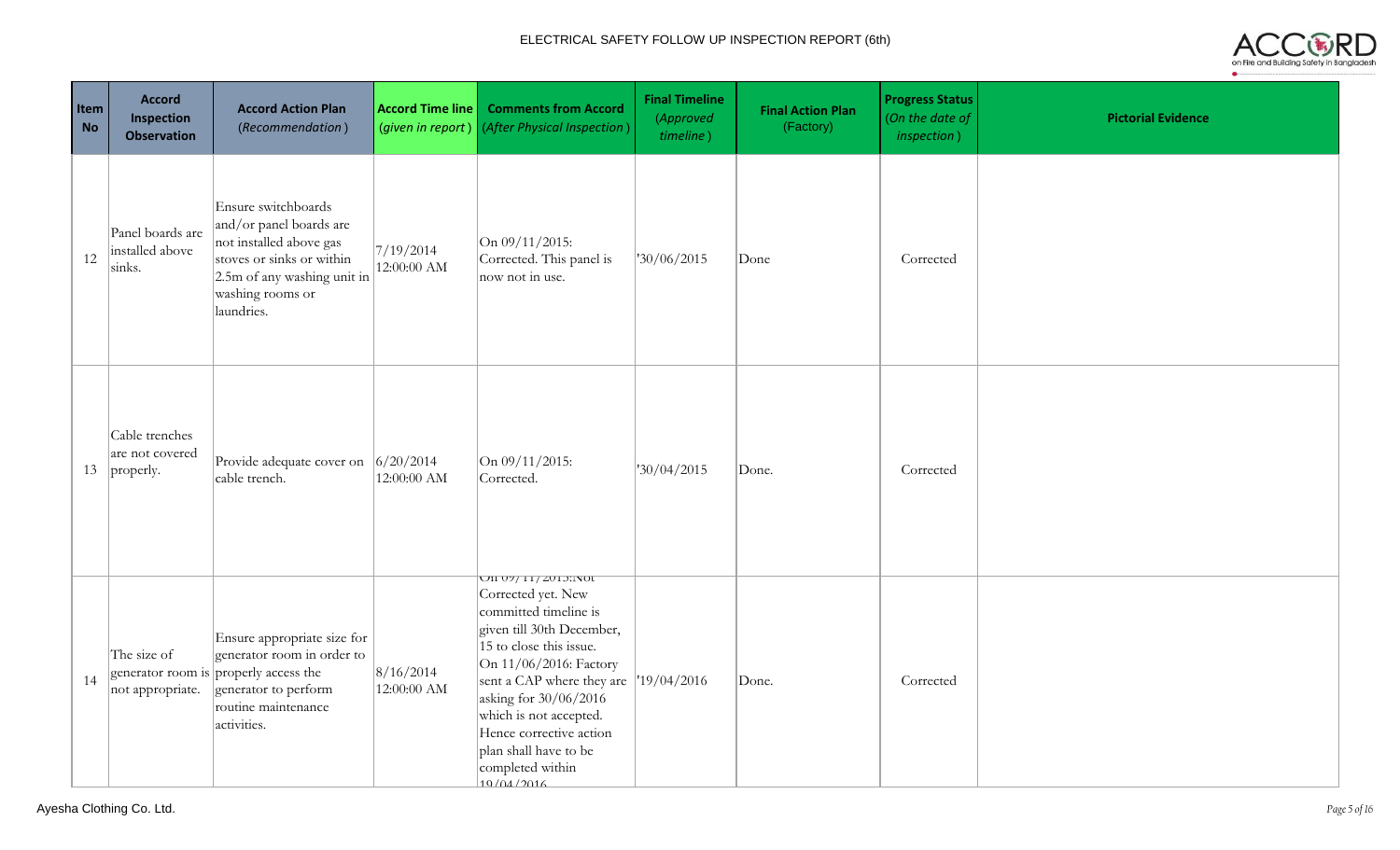

| Item<br><b>No</b> | <b>Accord</b><br>Inspection<br><b>Observation</b>                                                                                                                                                                   | <b>Accord Action Plan</b><br>(Recommendation)                                                                                                                                                                                                                          | <b>Accord Time line</b><br>(given in report) | <b>Comments from Accord</b><br>(After Physical Inspection) | <b>Final Timeline</b><br>(Approved<br>timeline) | <b>Final Action Plan</b><br>(Factory) | <b>Progress Status</b><br>(On the date of<br><i>inspection</i> ) | <b>Pictorial Evidence</b> |
|-------------------|---------------------------------------------------------------------------------------------------------------------------------------------------------------------------------------------------------------------|------------------------------------------------------------------------------------------------------------------------------------------------------------------------------------------------------------------------------------------------------------------------|----------------------------------------------|------------------------------------------------------------|-------------------------------------------------|---------------------------------------|------------------------------------------------------------------|---------------------------|
| 15                | The substation<br>room is not<br>secured properly.                                                                                                                                                                  | Install security measures to<br>ensure access to the<br>substation room is<br>restricted.                                                                                                                                                                              | 6/13/2014<br>12:00:00 AM                     | On 09/11/2015:<br>Corrected.                               | '30/04/2015                                     | Done.                                 | Corrected                                                        |                           |
| 16                | No wire/cable<br>shaft is provided<br>for the whole<br>building.<br>Building; MIR<br>Building.                                                                                                                      | Provide wire/cable shaft<br>for the whole building.<br>Ensure wiring and cables<br>are arranged in shaft for<br>Location: Aminul ease of inspection and<br>maintenance.                                                                                                | 8/16/2014<br>12:00:00 AM                     | On 09/11/2015:<br>Corrected.                               | '30/07/2015                                     | Done.                                 | Corrected                                                        |                           |
| 17                | <b>DISTIDUITOII</b><br>boards are not<br>provided with<br>physical means to<br>prevent the<br>installation of<br>more over<br>current devices<br>for which the<br>panel board was<br>designed, rated,<br>and listad | Ensure distribution boards<br>provided with physical<br>means to prevent the<br>installation of more over<br>current devices than that<br>number for which the panel<br>than that number board was designed, rated,<br>and listed following NFPA<br>70 section 408.54. | 7/19/2014<br>12:00:00 AM                     | On $09/11/2015$ :<br>Corrected.                            | '30/04/2015                                     | Done.                                 | Corrected                                                        |                           |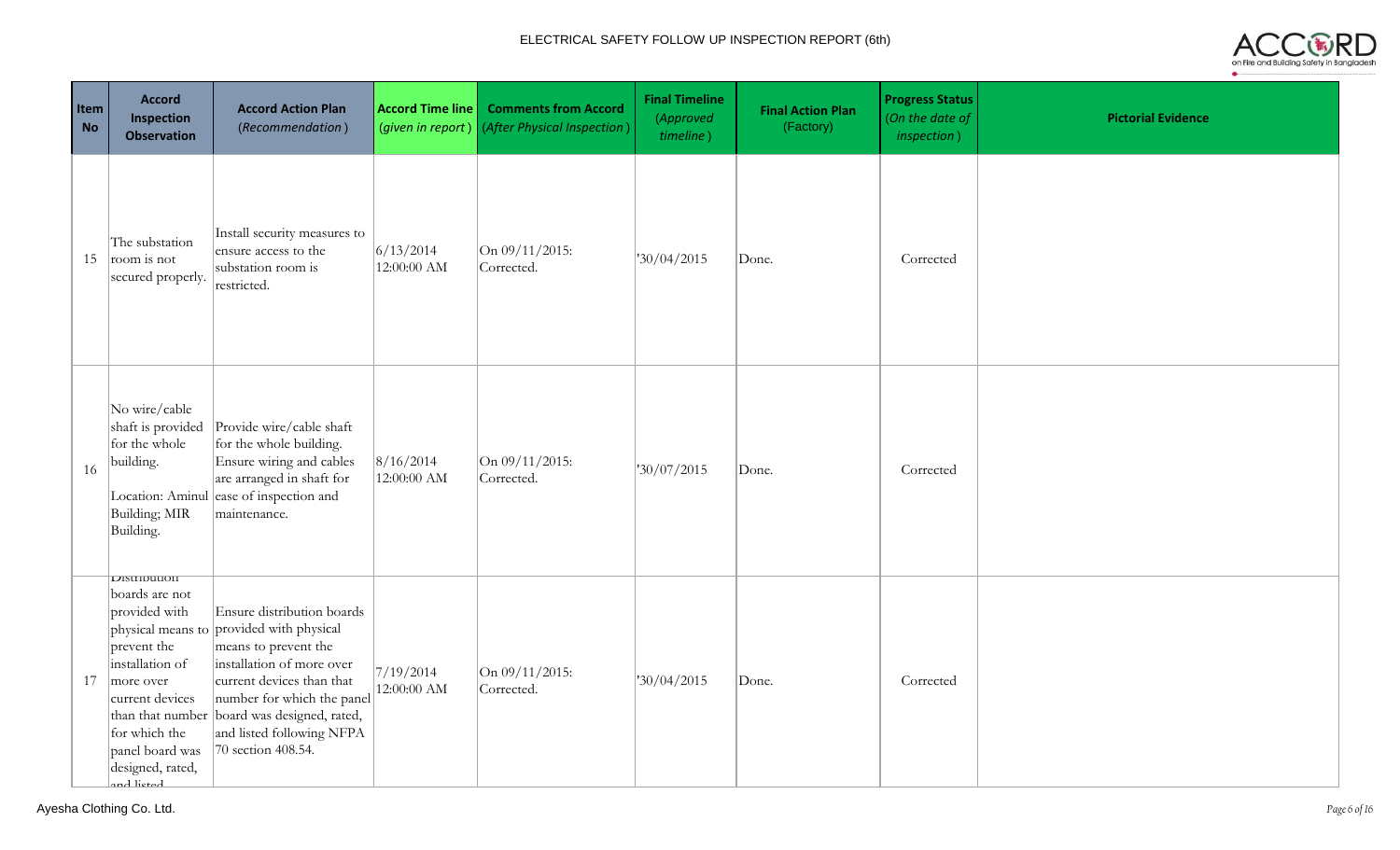

| Item<br><b>No</b> | <b>Accord</b><br>Inspection<br><b>Observation</b>                                                              | <b>Accord Action Plan</b><br>(Recommendation)                                                                                                                 | <b>Accord Time line</b><br>(given in report) | <b>Comments from Accord</b><br>(After Physical Inspection)                                                                                                     | <b>Final Timeline</b><br>(Approved<br>timeline) | <b>Final Action Plan</b><br>(Factory) | <b>Progress Status</b><br>(On the date of<br><i>inspection</i> ) | <b>Pictorial Evidence</b> |
|-------------------|----------------------------------------------------------------------------------------------------------------|---------------------------------------------------------------------------------------------------------------------------------------------------------------|----------------------------------------------|----------------------------------------------------------------------------------------------------------------------------------------------------------------|-------------------------------------------------|---------------------------------------|------------------------------------------------------------------|---------------------------|
| 18                | Distribution<br>boards do not<br>have capacity<br>information<br>labels.                                       | Provide capacity<br>information labels<br>(Maximum current rating,<br>no of circuit breakers etc.)<br>for switchboards and/or<br>distribution boards.         | 7/5/2014<br>12:00:00 AM                      | On $09/11/2015$ :<br>Corrected.                                                                                                                                | 30/04/2015                                      | Done.                                 | Corrected                                                        |                           |
| 19                | Electrical cables<br>are not properly<br>identified.                                                           | Ensure the means of<br>identification is obtained by $\left 7/19/2014\right $<br>separate color coding,<br>marking tape, tagging, or<br>other approved means. | 12:00:00 AM                                  | On 09/11/2015:<br>This issue is not done yet.<br>New committed timeline is<br>given till 30-12-15 to close<br>the issue.<br>On $10/03/2016$ :<br>Corrected.    | 30/12/2015                                      | Done.                                 | Corrected                                                        |                           |
| 20                | The air<br>termination<br>network vertical<br>and horizontal<br>conductors are<br>not appropriately<br>spaced. | Ensure the air termination<br>network vertical and<br>horizontal conductors are<br>appropriately spaced.                                                      | 7/5/2014<br>12:00:00 AM                      | On $09/11/2015$ :<br>This issue is not done yet.<br>New committed timeline is<br>given till 30-12-15 to close<br>the issue.<br>On $10/03/2016$ :<br>Corrected. | 30/12/2015                                      | Done.                                 | Corrected                                                        |                           |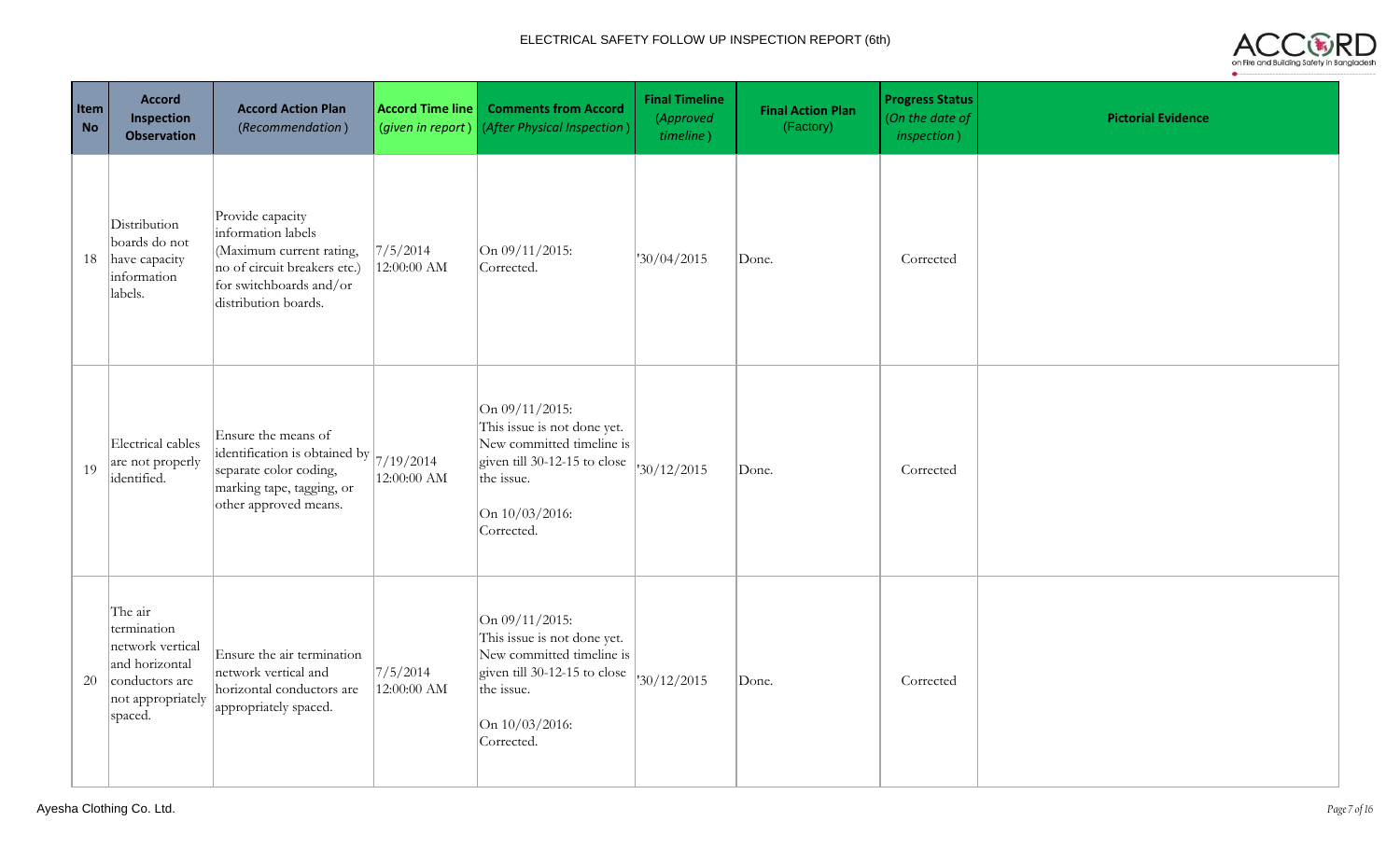

| Item<br><b>No</b> | <b>Accord</b><br>Inspection<br><b>Observation</b>                                                                                                                    | <b>Accord Action Plan</b><br>(Recommendation)                                                                                                                                                                                                                                                | <b>Accord Time line</b><br>(given in report)   | <b>Comments from Accord</b><br>(After Physical Inspection)                                                                                                     | <b>Final Timeline</b><br>(Approved<br>timeline) | <b>Final Action Plan</b><br>(Factory) | <b>Progress Status</b><br>(On the date of<br>inspection) | <b>Pictorial Evidence</b> |
|-------------------|----------------------------------------------------------------------------------------------------------------------------------------------------------------------|----------------------------------------------------------------------------------------------------------------------------------------------------------------------------------------------------------------------------------------------------------------------------------------------|------------------------------------------------|----------------------------------------------------------------------------------------------------------------------------------------------------------------|-------------------------------------------------|---------------------------------------|----------------------------------------------------------|---------------------------|
| 21                | The appropriate<br>numbers of down<br>conductors are<br>not installed<br>based on the<br>building size.                                                              | Ensure appropriate<br>numbers of down<br>conductors are installed<br>based on the building size.                                                                                                                                                                                             | 7/5/2014<br>12:00:00 AM                        | On $09/11/2015$ :<br>This issue is not done yet.<br>New committed timeline is<br>given till 30-12-15 to close<br>the issue.<br>On $10/03/2016$ :<br>Corrected. | 30/12/2015                                      | Done.                                 | Corrected                                                |                           |
| 22                | No detailed<br>drawing found to<br>confirm that the<br>lightning<br>protection<br>ground<br>terminals are<br>bonded to the<br>building or<br>structure<br>grounding. | Consult with an expert<br>engineer to have detailed<br>designs and drawings of<br>lightning<br>protection system and to<br>ensure your building is<br>secured.                                                                                                                               | 7/5/2014<br>12:00:00 AM                        | On $09/11/2015$ :<br>Corrected.                                                                                                                                | 130/04/2015                                     | Done.                                 | Corrected                                                |                           |
| 23                | Thermographic<br>Equipment are<br>not completed.                                                                                                                     | Complete thermographic<br>scans at least on a tri-annual<br>basis. Thermographic scans<br>should be completed in<br>scans of electrical accordance with the<br>Standard for Infrared<br>Inspection of Electrical<br>Systems & Rotating<br>Equipment and NFPA70B<br>or a comparable standard. | 7/19/2014<br>$12\mathord{:}00\mathord{:}00$ AM | On $09/11/2015$ :<br>Corrected.                                                                                                                                | '25/05/2015                                     | Done.                                 | Corrected                                                |                           |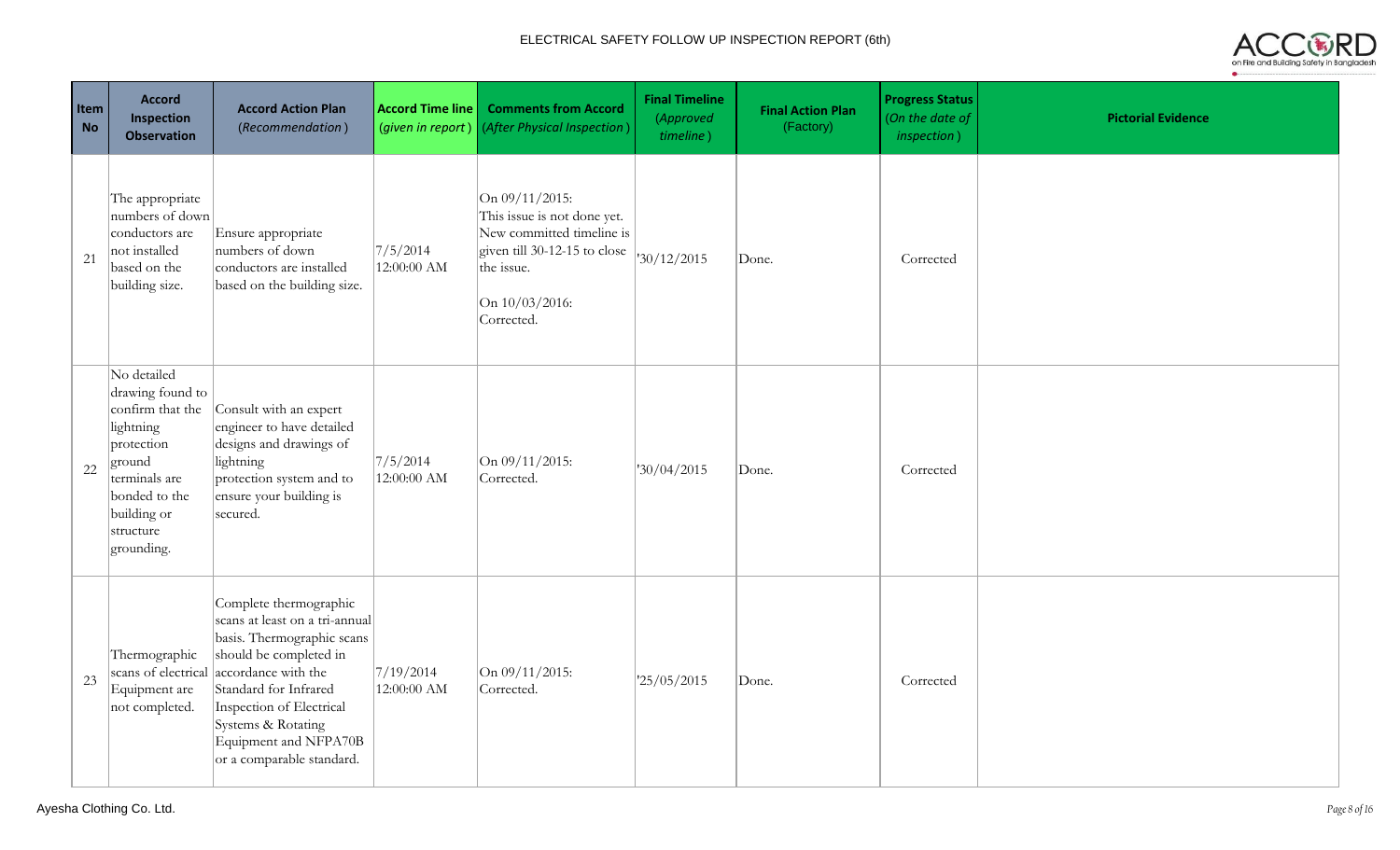

| Item<br>No | <b>Accord</b><br>Inspection<br><b>Observation</b>                                                 | <b>Accord Action Plan</b><br>(Recommendation)                                                                                                                                                 | <b>Accord Time line</b><br>(given in report) | <b>Comments from Accord</b><br>(After Physical Inspection)                                                                                               | <b>Final Timeline</b><br>(Approved<br>timeline) | <b>Final Action Plan</b><br>(Factory) | <b>Progress Status</b><br>(On the date of<br><i>inspection</i> ) | <b>Pictorial Evidence</b> |
|------------|---------------------------------------------------------------------------------------------------|-----------------------------------------------------------------------------------------------------------------------------------------------------------------------------------------------|----------------------------------------------|----------------------------------------------------------------------------------------------------------------------------------------------------------|-------------------------------------------------|---------------------------------------|------------------------------------------------------------------|---------------------------|
| 24         | The substation<br>room does not<br>have adequate<br>ventilation.<br>Location:<br>Substation room. | Provide means of<br>ventilation for the<br>substation room. Consult a<br>qualified electrical engineer<br>to determine the required<br>ventilation rates based on<br>the installed equipment. | 7/5/2014<br>12:00:00 AM                      | On $09/11/2015$ :<br>Corrected.                                                                                                                          | '30/04/2015                                     | Done                                  | Corrected                                                        |                           |
| 25         | Each circuit is<br>provided with a<br>dedicated neutral<br>but not<br>identified.                 | Provide and identify a<br>dedicated neutral for each<br>circuit.                                                                                                                              | 7/19/2014<br>12:00:00 AM                     | On 09/11/2015:<br>This issue is not done yet.<br>New committed timeline is<br>given till 30-12-15 to close<br>the issue.<br>On 10/03/2016:<br>Corrected. | '30/12/2015                                     | Done                                  | Corrected                                                        |                           |
| 26         | The generator<br>frame earthing<br>(grounding) is<br>not provided at<br>two separate<br>points.   | Provide two separate points 7/5/2014<br>earthing (grounding)<br>provided for generator.                                                                                                       | 12:00:00 AM                                  | On $09/11/2015$ :<br>Corrected.                                                                                                                          | '30/04/2015                                     | Done.                                 | Corrected                                                        |                           |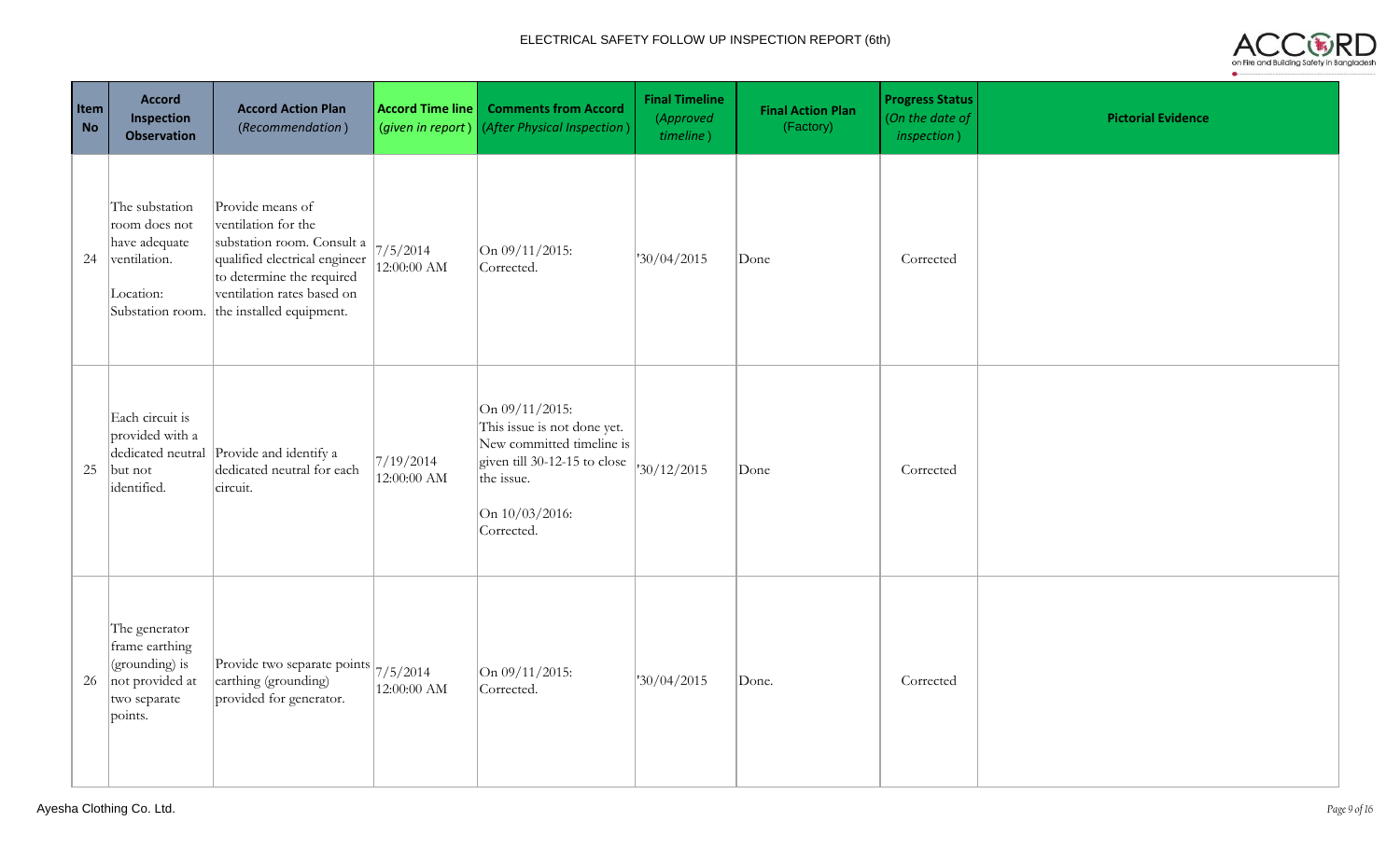

| Item<br><b>No</b> | <b>Accord</b><br>Inspection<br><b>Observation</b>         | <b>Accord Action Plan</b><br>(Recommendation)                                                                | <b>Accord Time line</b><br>(given in report) | <b>Comments from Accord</b><br>(After Physical Inspection)             | <b>Final Timeline</b><br>(Approved<br>timeline) | <b>Final Action Plan</b><br>(Factory) | <b>Progress Status</b><br>(On the date of<br><i>inspection</i> ) | <b>Pictorial Evidence</b> |
|-------------------|-----------------------------------------------------------|--------------------------------------------------------------------------------------------------------------|----------------------------------------------|------------------------------------------------------------------------|-------------------------------------------------|---------------------------------------|------------------------------------------------------------------|---------------------------|
| 27                | The substation<br>room is not<br>illuminated<br>properly. | Provide additional light<br>fixtures to increase<br>illumination levels provided 12:00:00 AM<br>in the BNBC. | 7/5/2014                                     | On 09/11/2015:<br>Corrected.                                           | 30/04/2015                                      | Done.                                 | Corrected                                                        |                           |
| $28\,$            | The generator<br>room is not<br>properly<br>illuminated.  | Ensure the generator room $\left 7/5/2014\right $<br>is properly illuminated.                                | 12:00:00 AM                                  | On $09/11/2015$ :<br>Corrected.                                        | '30/04/2015                                     | Done.                                 | Corrected                                                        |                           |
| 29                | Improper cable<br>joints were<br>found.                   | Ensure cable joints are<br>through porcelain/PVC<br>connectors with PIB tape<br>wound around joint.          | 7/19/2014<br>12:00:00 AM                     | On $09/11/2015$ :<br>Corrected. No cable joints  '30/05/2015<br>found. |                                                 | Done.                                 | Corrected                                                        |                           |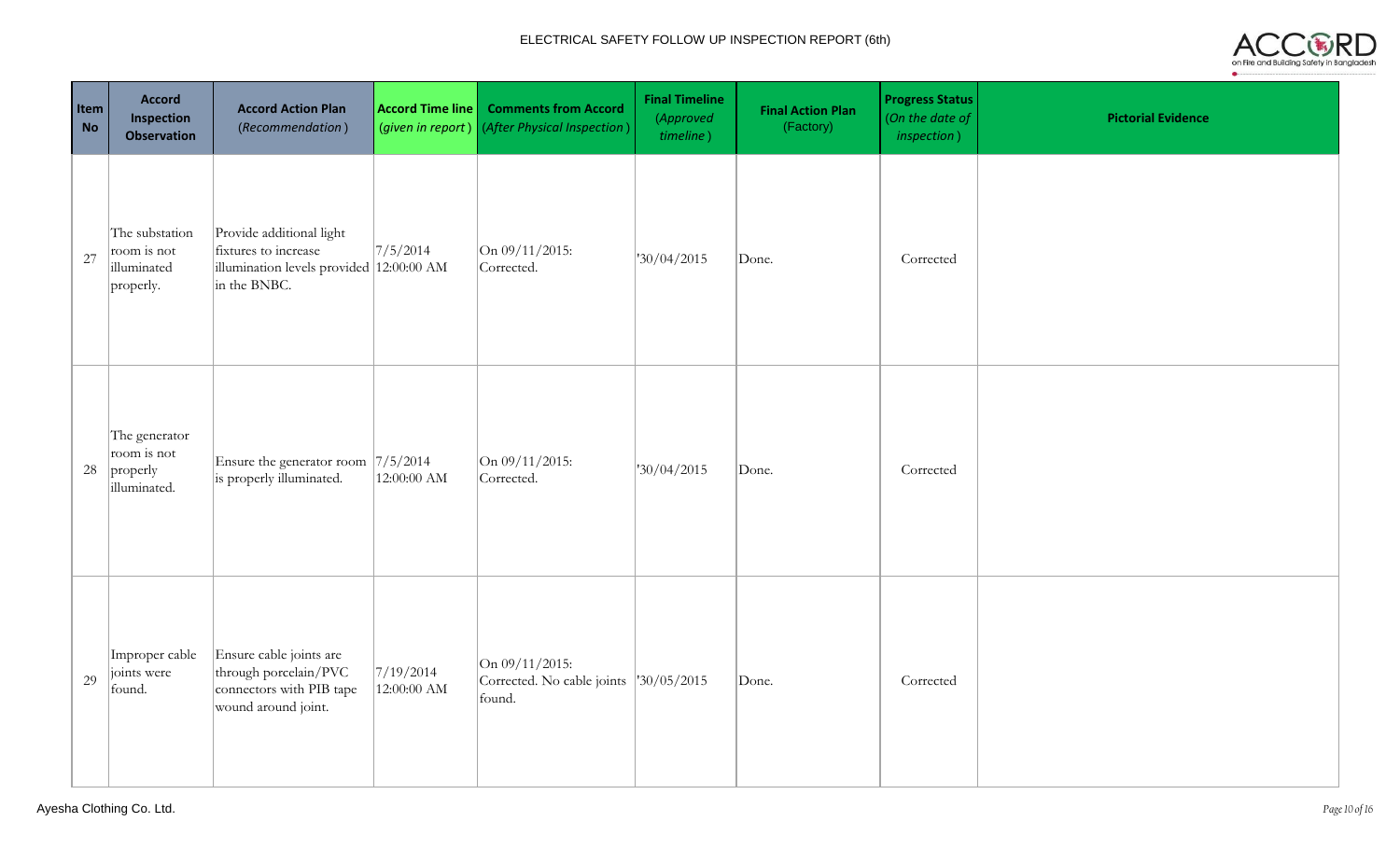

| Item<br>$N$ o | <b>Accord</b><br>Inspection<br><b>Observation</b>                 | <b>Accord Action Plan</b><br>(Recommendation)                                                                                                  | <b>Accord Time line</b>  | <b>Comments from Accord</b><br>(given in report) $(After Physical Inspection)$                                                                           | <b>Final Timeline</b><br>(Approved<br>timeline) | <b>Final Action Plan</b><br>(Factory) | <b>Progress Status</b><br>(On the date of<br>inspection) | <b>Pictorial Evidence</b> |
|---------------|-------------------------------------------------------------------|------------------------------------------------------------------------------------------------------------------------------------------------|--------------------------|----------------------------------------------------------------------------------------------------------------------------------------------------------|-------------------------------------------------|---------------------------------------|----------------------------------------------------------|---------------------------|
| 30            | Electrical wiring<br>and conduit is<br>not properly<br>supported. | Provide adequate supports<br>for electrical wiring and<br>conduit.                                                                             | 7/5/2014<br>12:00:00 AM  | On 09/11/2015:<br>This issue is not done yet.<br>New committed timeline is<br>given till 30-12-15 to close<br>the issue.<br>On 10/03/2016:<br>Corrected. | '30/12/2015                                     | Done.                                 | Corrected                                                |                           |
| 31            | Inspection,<br>testing<br>UPS are not<br>completed.               | maintenance, and Ensure inspection,<br>maintenance, and testing<br>procedures of the procedures of the UPS are<br>completed and<br>documented. | 7/19/2014<br>12:00:00 AM | On $09/11/2015$ :<br>Corrected.                                                                                                                          | '30/04/2015                                     | Done.                                 | Corrected                                                |                           |
| 32            | Required<br>equipment and<br>safety signage is<br>the room.       | Ensure equipment and<br>safety signage is properly<br>not posted within posted in the room.                                                    | 6/20/2014<br>12:00:00 AM | On $09/11/2015$ :<br>Corrected.                                                                                                                          | '30/04/2015                                     | Done.                                 | Corrected                                                |                           |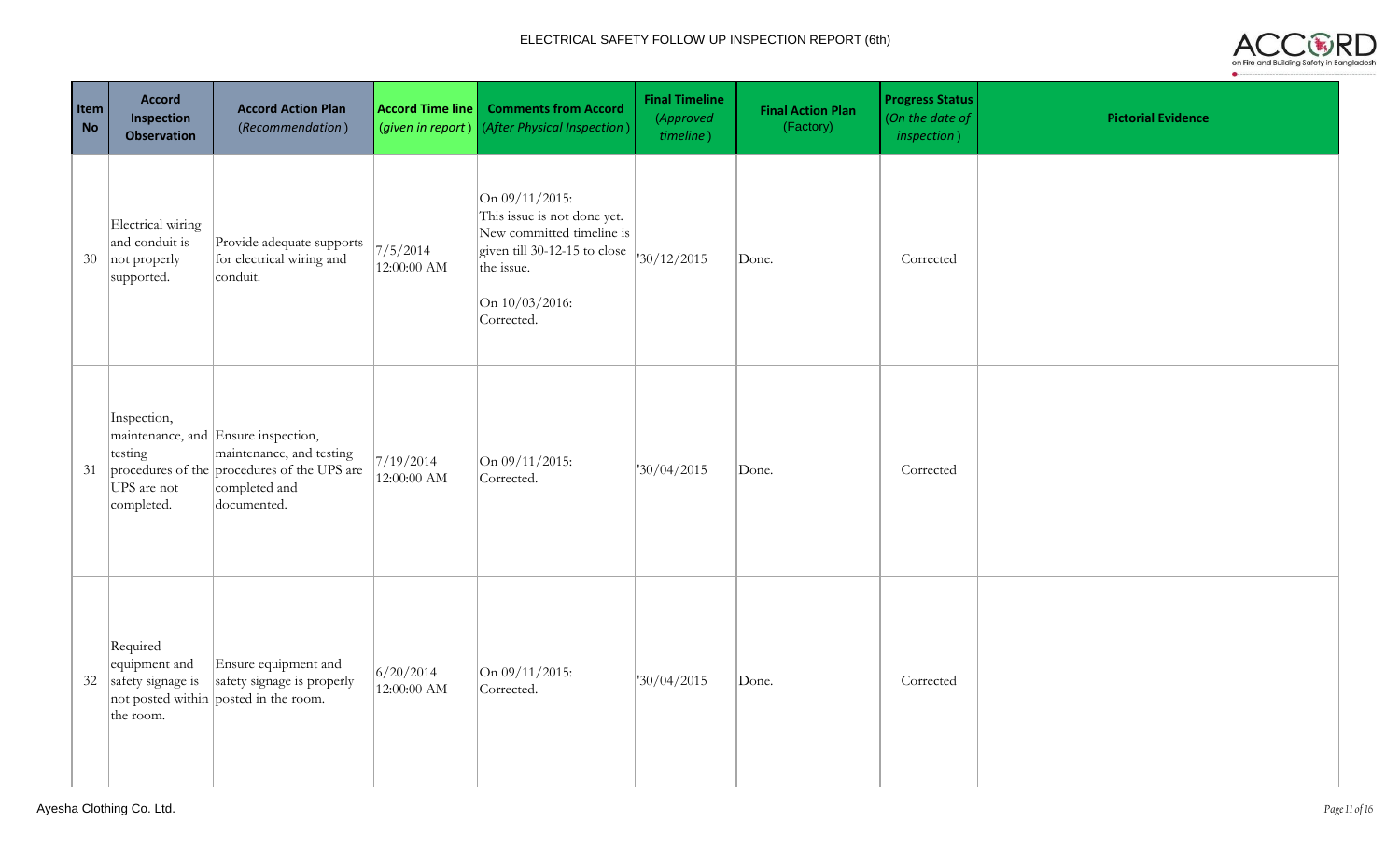

| Item<br><b>No</b> | <b>Accord</b><br>Inspection<br><b>Observation</b>                                                                                                              | <b>Accord Action Plan</b><br>(Recommendation)                                                                                         | <b>Accord Time line</b><br>(given in report) | <b>Comments from Accord</b><br>(After Physical Inspection) | <b>Final Timeline</b><br>(Approved<br>timeline) | <b>Final Action Plan</b><br>(Factory) | <b>Progress Status</b><br>(On the date of<br><i>inspection</i> ) | <b>Pictorial Evidence</b> |
|-------------------|----------------------------------------------------------------------------------------------------------------------------------------------------------------|---------------------------------------------------------------------------------------------------------------------------------------|----------------------------------------------|------------------------------------------------------------|-------------------------------------------------|---------------------------------------|------------------------------------------------------------------|---------------------------|
| 33                | No signage<br>indicating the<br>prohibition of<br>light fixtures<br>without<br>protective covers<br>is installed at<br>required<br>locations.                  | Ensure Signage indicating<br>the prohibition of light<br>fixtures without protective<br>covers is installed at<br>required locations. | 6/20/2014<br>12:00:00 AM                     | On $09/11/2015$ :<br>Corrected.                            | 130/04/2015                                     | Done.                                 | Corrected                                                        |                           |
| 34                | Inspection,<br>maintenance, and<br>testing<br>procedures of the<br>emergency<br>generator are not<br>being completed.                                          | Ensure inspection,<br>maintenance, and testing<br>procedures of the<br>emergency generator being<br>completed and<br>documented.      | 7/19/2014<br>12:00:00 AM                     | On $09/11/2015$ :<br>Corrected.                            | '30/04/2015                                     | Done.                                 | Corrected                                                        |                           |
| 35                | No firefighting<br>equipment is<br>installed inside<br>one generator<br>room<br>(Firefighting<br>equipment is<br>installed in the<br>other generator<br>room). | Install appropriate type and<br>number of firefighting<br>equipment inside the<br>generator room.                                     | 6/20/2014<br>12:00:00 AM                     | On $09/11/2015$ :<br>Corrected.                            | '30/04/2015                                     | Done.                                 | Corrected                                                        |                           |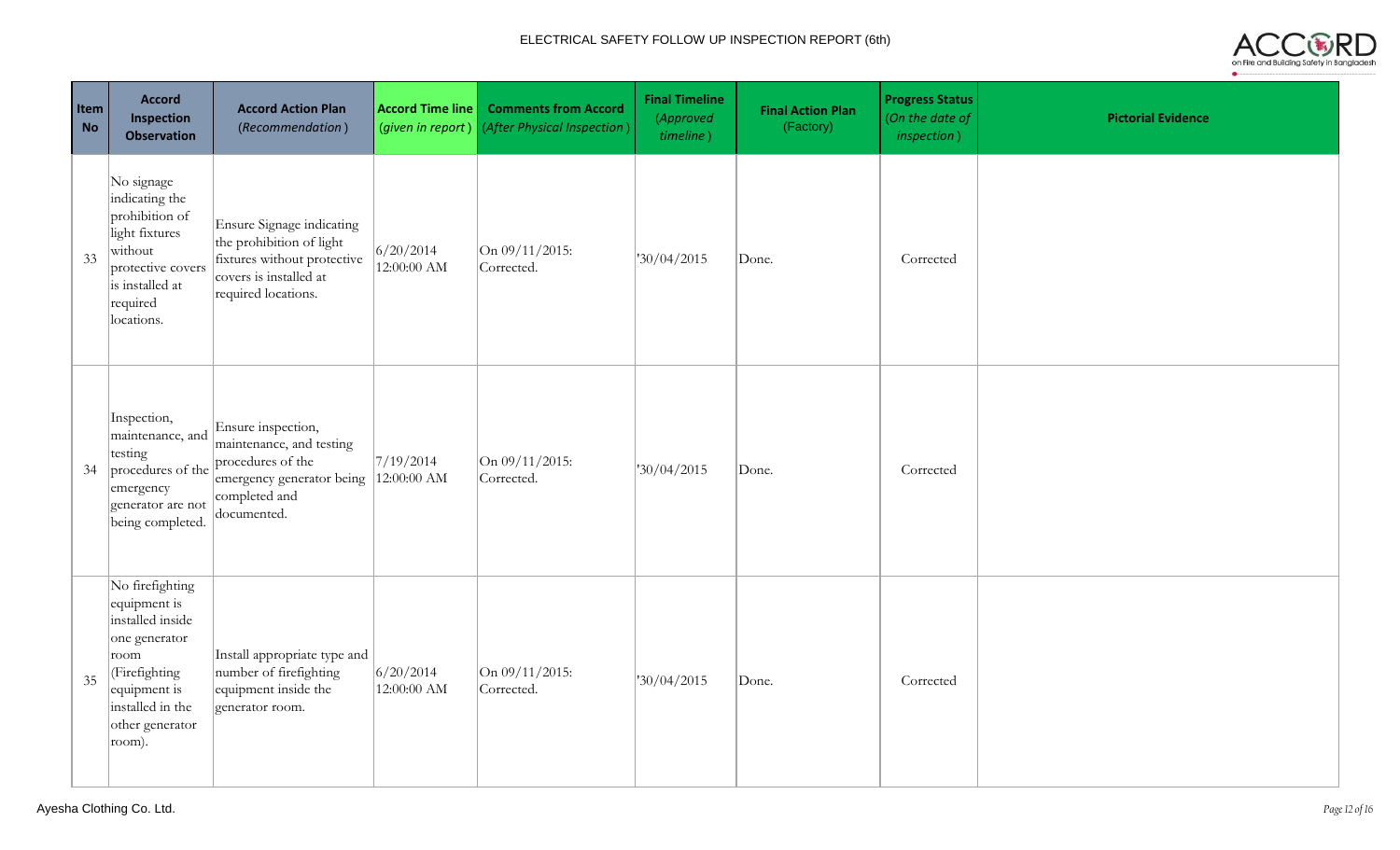

| Item<br><b>No</b> | <b>Accord</b><br>Inspection<br><b>Observation</b>                                                                                                                                                                                                 | <b>Accord Action Plan</b><br>(Recommendation)                                                                        | <b>Accord Time line</b><br>(given in report) | <b>Comments from Accord</b><br>(After Physical Inspection) | <b>Final Timeline</b><br>(Approved<br>timeline) | <b>Final Action Plan</b><br>(Factory) | <b>Progress Status</b><br>(On the date of<br>inspection) | <b>Pictorial Evidence</b> |
|-------------------|---------------------------------------------------------------------------------------------------------------------------------------------------------------------------------------------------------------------------------------------------|----------------------------------------------------------------------------------------------------------------------|----------------------------------------------|------------------------------------------------------------|-------------------------------------------------|---------------------------------------|----------------------------------------------------------|---------------------------|
| 36                | Phase separators<br>are not provided<br>between<br>terminals on<br>circuit breakers.                                                                                                                                                              | Install phase separators<br>between terminal<br>connections at the noted<br>locations.                               | 7/5/2014<br>12:00:00 AM                      | On $09/11/2015$ :<br>Corrected.                            | 30/04/2015                                      | Done.                                 | Corrected                                                |                           |
| 37                | <b>IVEW FINALLY:</b><br>LPS system needs<br>modifications.<br>Stair cases are not<br>covered properly.<br>Some places, air<br>terminals are<br>improperly<br>placed.<br>No water tanks<br>are covered.<br>At one place,<br>ngoh <del>mid</del> th | Need to modify the<br>installation of LPS system.                                                                    | 1 Month                                      | On $30/10/2017$ :<br>Corrected.                            | '25/08/2017                                     | Done.                                 | Corrected                                                |                           |
| 38                | New Finding:<br>Power Cables are<br>hanging without<br>proper support.                                                                                                                                                                            | Power cables must be<br>supported by cable tray<br>(ladder-where needed).<br>Outdoor arrangement must<br>be covered. | 1 Month                                      | On $30/10/2017$ :<br>Corrected.                            | '25/08/2017                                     | Done.                                 | Corrected                                                |                           |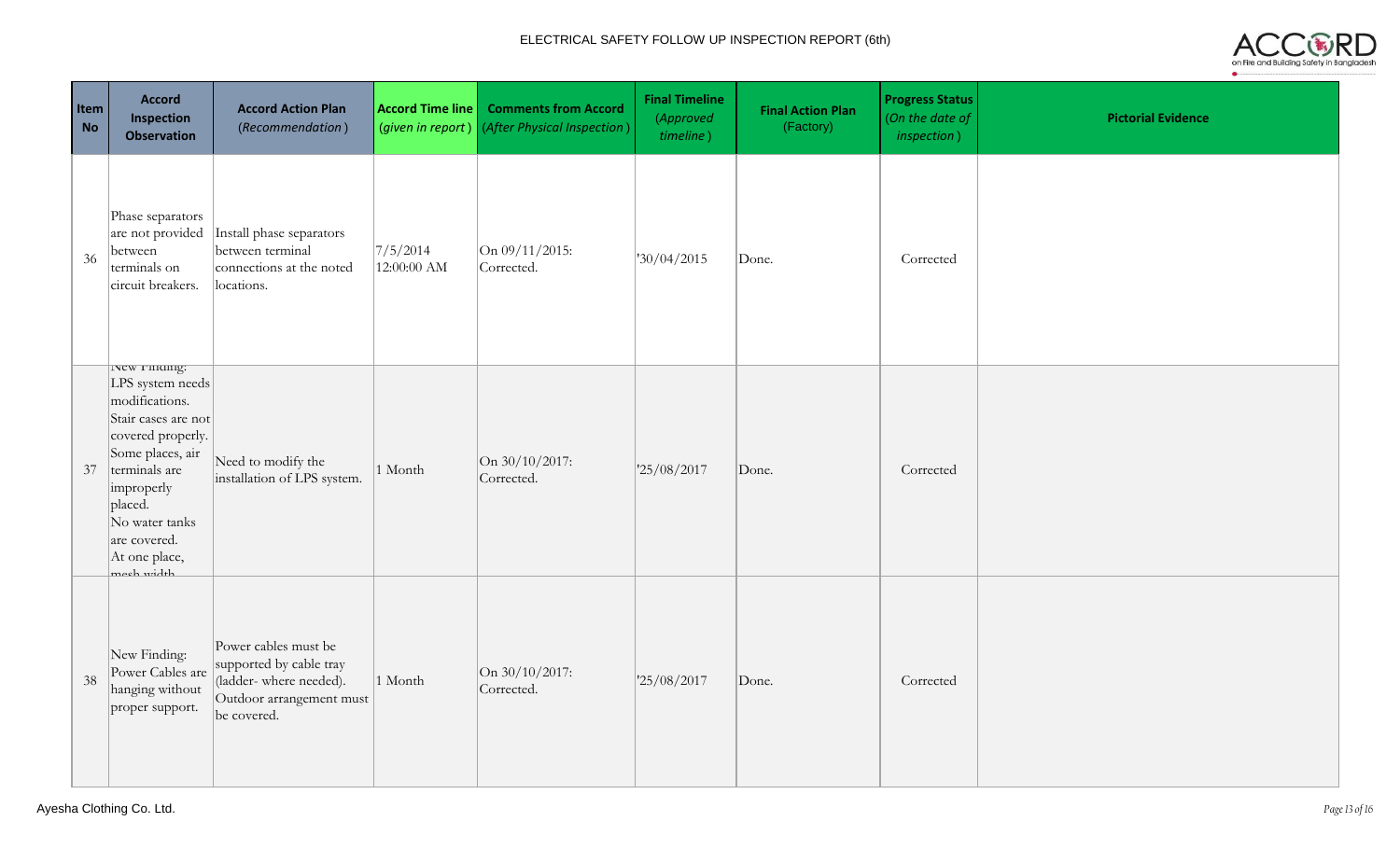

| <b>Item</b><br>$N$ o | <b>Accord</b><br>Inspection<br><b>Observation</b>                                                                             | <b>Accord Action Plan</b><br>(Recommendation)                                                                                       | <b>Accord Time line</b><br>(given in report) | <b>Comments from Accord</b><br>(After Physical Inspection) | <b>Final Timeline</b><br>(Approved<br>timeline) | <b>Final Action Plan</b><br>(Factory) | <b>Progress Status</b><br>(On the date of<br><i>inspection</i> ) | <b>Pictorial Evidence</b> |
|----------------------|-------------------------------------------------------------------------------------------------------------------------------|-------------------------------------------------------------------------------------------------------------------------------------|----------------------------------------------|------------------------------------------------------------|-------------------------------------------------|---------------------------------------|------------------------------------------------------------------|---------------------------|
| 39                   | New Finding:<br>Cables of dryer<br>are not<br>supported. (It is<br>found in all<br>through the dryer be covered.<br>section). | Power cables must be<br>supported by cable tray<br>(ladder-where needed).<br>Outdoor arrangement must                               | 1 Month                                      | On 30/10/2017:<br>Corrected.                               | '25/08/2017                                     | Done.                                 | Corrected                                                        |                           |
| 40                   | New Finding:<br>Generator<br>terminal box is<br>not sealed.                                                                   | Each electrical terminal box<br>must be properly sealed to<br>avoid ingression of fluffs.                                           | 1 Month                                      | On $30/10/2017$ :<br>Corrected.                            | '25/08/2017                                     | Done.                                 | Corrected                                                        |                           |
| 41                   | New Finding:<br>Outdoor Cable<br>trays are not<br>covered to<br>protect from<br>weather effect.                               | Outdoor cable tray/ladders<br>shall be covered properly to $\vert$ 1 Month<br>avoid seasonal effect on<br>cables and its longevity. |                                              | On 30/10/2017:<br>Corrected.                               | '25/08/2017                                     | Done.                                 | Corrected                                                        |                           |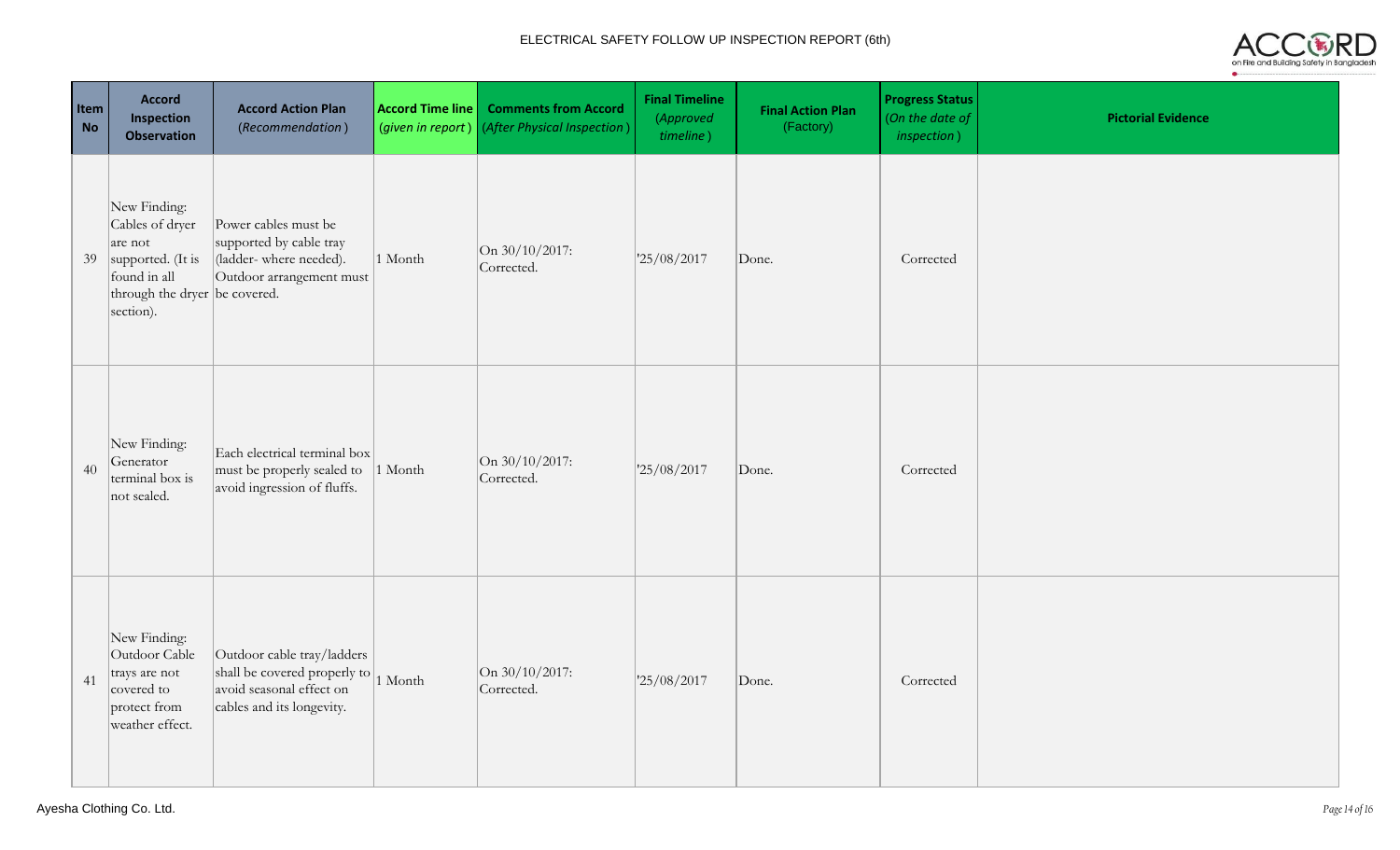

| Item<br><b>No</b> | <b>Accord</b><br>Inspection<br><b>Observation</b>                                                                                  | <b>Accord Action Plan</b><br>(Recommendation)                                                                                                                                                                | <b>Accord Time line</b><br>(given in report) | <b>Comments from Accord</b><br>(After Physical Inspection) | <b>Final Timeline</b><br>(Approved<br>timeline) | <b>Final Action Plan</b><br>(Factory) | <b>Progress Status</b><br>(On the date of<br><i>inspection</i> ) | <b>Pictorial Evidence</b> |
|-------------------|------------------------------------------------------------------------------------------------------------------------------------|--------------------------------------------------------------------------------------------------------------------------------------------------------------------------------------------------------------|----------------------------------------------|------------------------------------------------------------|-------------------------------------------------|---------------------------------------|------------------------------------------------------------------|---------------------------|
| 42                | New Finding:<br>Heat source (or<br>exposed steam<br>line) is adjacent<br>to electrical<br>installations<br>(cable<br>channel/duct) | Heat source (or steam line)<br>must be kept at least 0.9<br>meter apart from any<br>electrical installation. In<br>unavoidable case, heat<br>source shall be covered by<br>proper and adequate<br>insulator. | 1 Month                                      | On 30/10/2017:<br>Corrected.                               | '25/08/2017                                     | Done.                                 | Corrected                                                        |                           |
| 43                | New Finding:<br>Periodicity of<br>thermographic<br>inspection is not<br>maintained.                                                | Thermographic inspection<br>shall be done at least once<br>in six months period.                                                                                                                             | $\vert$ 1 Month                              | On $30/10/2017$ :<br>Corrected.                            | '25/08/2017                                     | Done.                                 | Corrected                                                        |                           |
| 44                | New Finding:<br>MDB room<br>(Specially MDB-<br>Wash) is not<br>temperature is<br>too high to do<br>maintenance<br>work.)           | Proper ventilation system is<br>ventilated. (Room necessary to keep the room 1 Month<br>temperature low (ambient).                                                                                           |                                              | On $30/10/2017$ :<br>Corrected.                            | '25/08/2017                                     | Done.                                 | Corrected                                                        |                           |